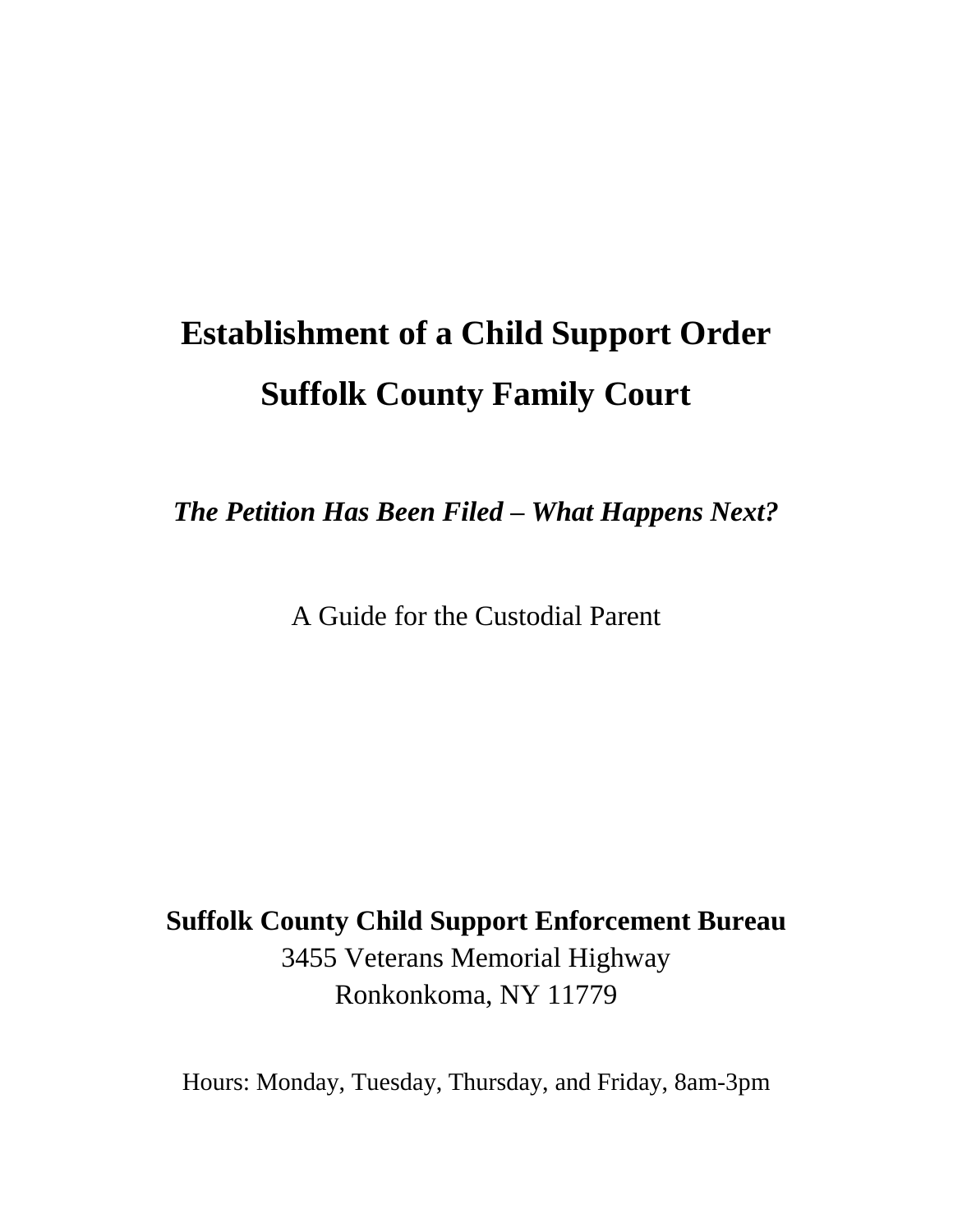#### **Contents**

| I.        |  |
|-----------|--|
| П.        |  |
| А.        |  |
| В.        |  |
| C.        |  |
| D.        |  |
| Ε.        |  |
| F.        |  |
| G.        |  |
| III.      |  |
| Α.        |  |
| В.        |  |
| C.        |  |
| D.        |  |
| Ε.        |  |
| F.        |  |
| G.        |  |
| Η.        |  |
| Τ.        |  |
| J.        |  |
| К.        |  |
| L.        |  |
| IV.       |  |
| А.        |  |
| <b>B.</b> |  |
| C.        |  |
| D.        |  |
| Ε.        |  |
| F.        |  |
|           |  |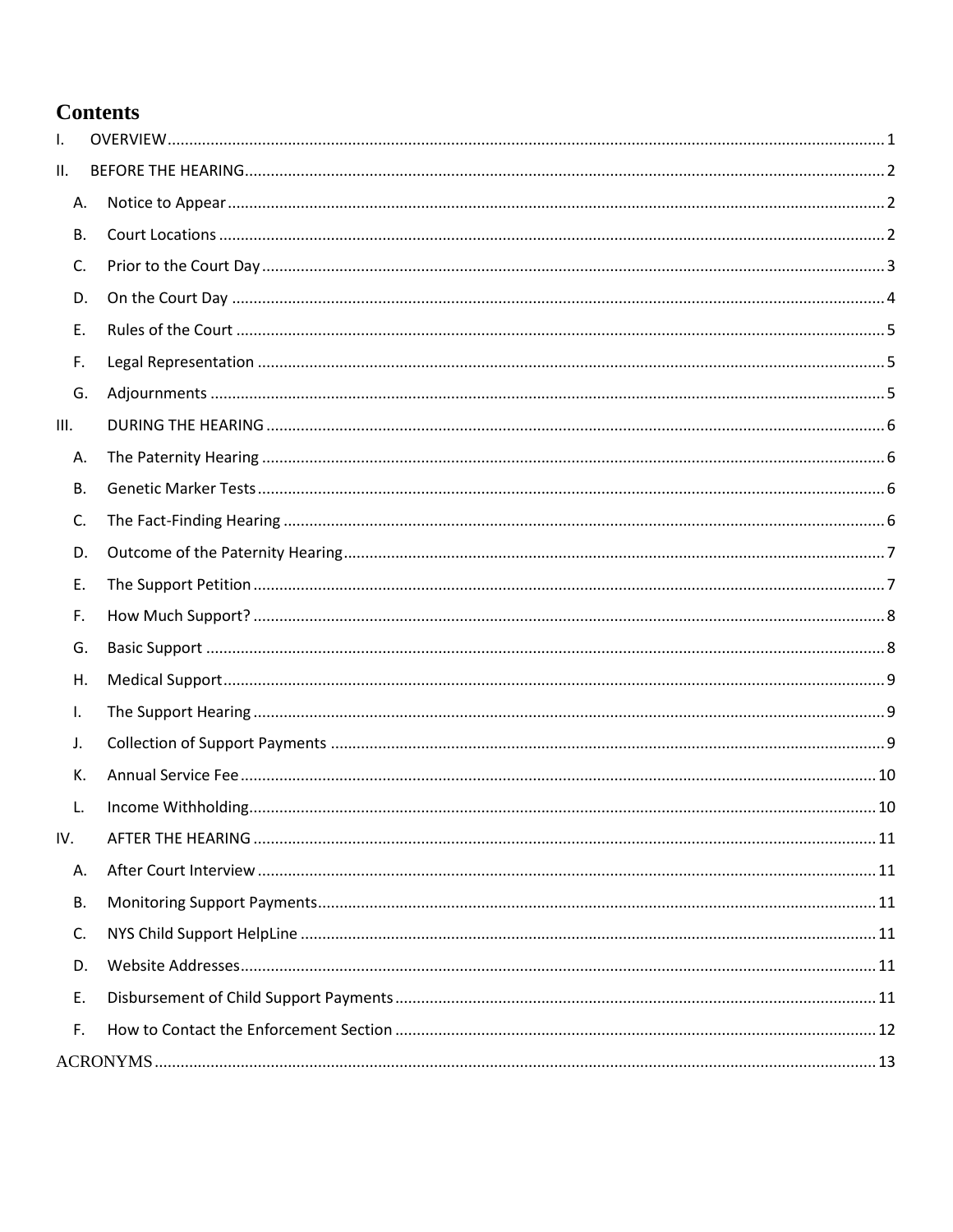# <span id="page-2-0"></span>**I. OVERVIEW**

# **This booklet was prepared by the Suffolk County Child Support Enforcement Bureau (CSEB) to walk you through the court process which takes place after a petition is filed so you know what to expect and what to do.**

Getting a court order for support payable through the CSEB begins with the filing of a petition. Your CSEB worker will help make sure the correct petition is filed. In New York State the following people are legally responsible for the financial support of a minor:

- The **parents** of a child under the age of 21
- The **legally determined father** of a child born outside of a legal marriage
- The **court can hold step-parents financially responsible** for a child who is: **1)** receiving public assistance, **2)** likely to become in need of public assistance or **3)** a patient in a mental health institution.

If legal paternity needs to be established for your child, a petition will be filed for paternity and child support. If legal paternity is not an issue, a petition will be filed for support only.

If you and your child **are not** receiving public assistance, the CSEB worker will prepare a petition for your signature and will file it at the Suffolk County Family Court.

If you or your child **are** receiving public assistance, the petition will be prepared by the CSEB worker, signed by the designee of the Commissioner of the Department of Social Services (DSS) and will be filed on your behalf at the Suffolk County Family Court.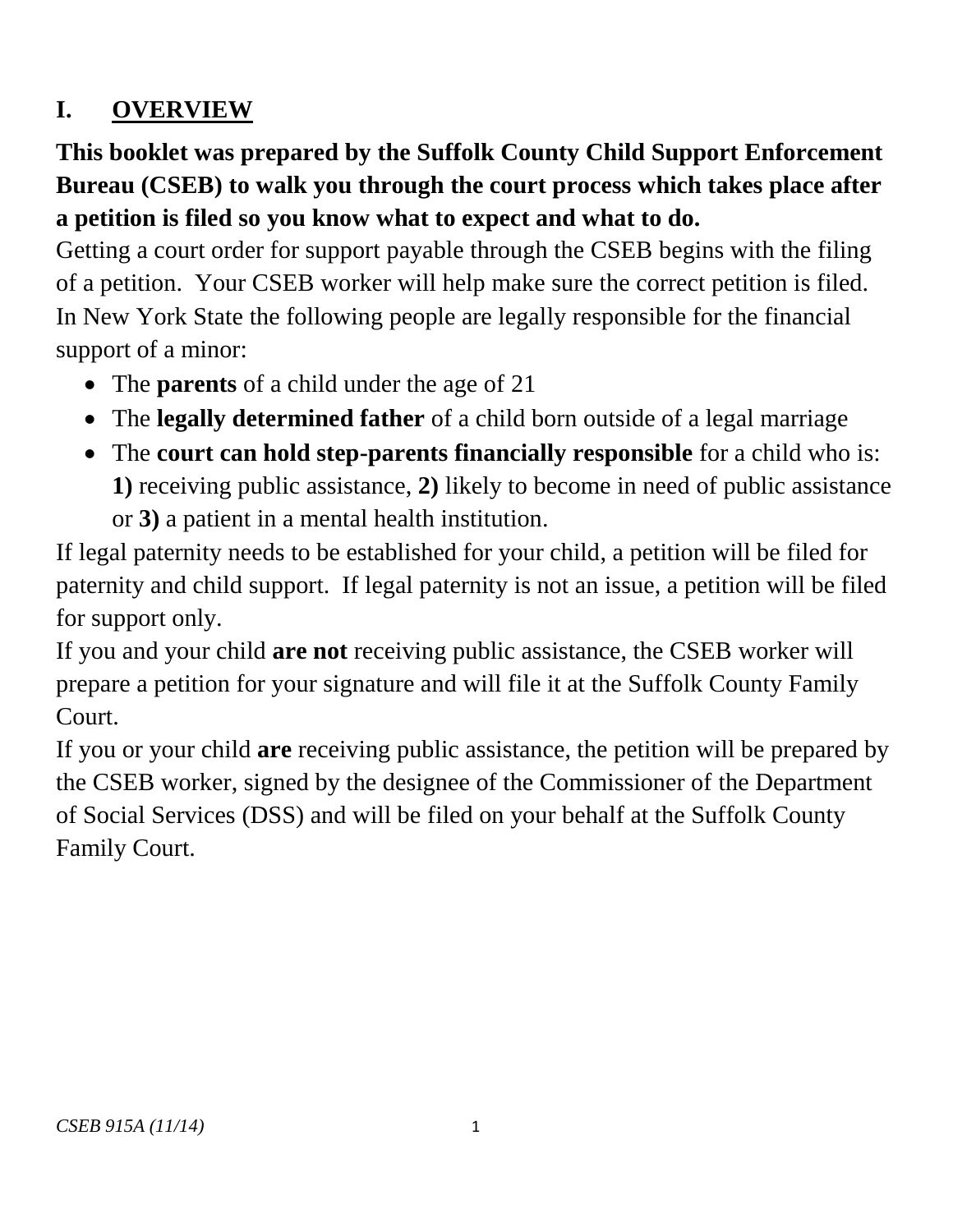#### <span id="page-3-0"></span>**II. BEFORE THE HEARING**

#### <span id="page-3-1"></span>**A. Notice to Appear**

After the petition has been filed, you will receive notice of the hearing by letter from the Suffolk County Family Court. The letter will tell you the time and place to appear. It will tell you what courtroom your case will be heard in. The "calendar" is the list of cases scheduled for a given day. The court may refer to you as the **"petitioner"** because you filed the petition. The non-custodial parent may be called the **"respondent"** in court because he/she is responding to the petition. The court will assign a docket number to your case and this number will be on the letter. This is how the court identifies your case. A copy of the petition will also be attached to the notice. You will also receive a financial disclosure form to fill out and be directed to bring certain documents with you when you come to court. The respondent will get a similar notice. The notice may arrive by mail, by personal service from a process server or by a member of the Suffolk County Sheriff's Office.

#### <span id="page-3-2"></span>**B. Court Locations**

The main Suffolk County Family Court buildings are located at:

Suffolk County Family Court John P. Cohalan, Jr. Court Complex 400 Carleton Avenue Central Islip, New York 11722 General Clerks Phone Number – (631) 853-4289 Fax Number –  $(631)$  853-7568

There is also an annex of the court in Riverhead:

Suffolk County Family Court Arthur M. Cromarty Court Complex 210 Center Drive, 2<sup>nd</sup> Floor Riverhead, New York 11901 General Clerks Phone Number – (631) 852-3905 Fax Number – (631) 852-2877

Be sure to check your notice so you appear at the correct place.

*CSEB 915A (11/14)* 2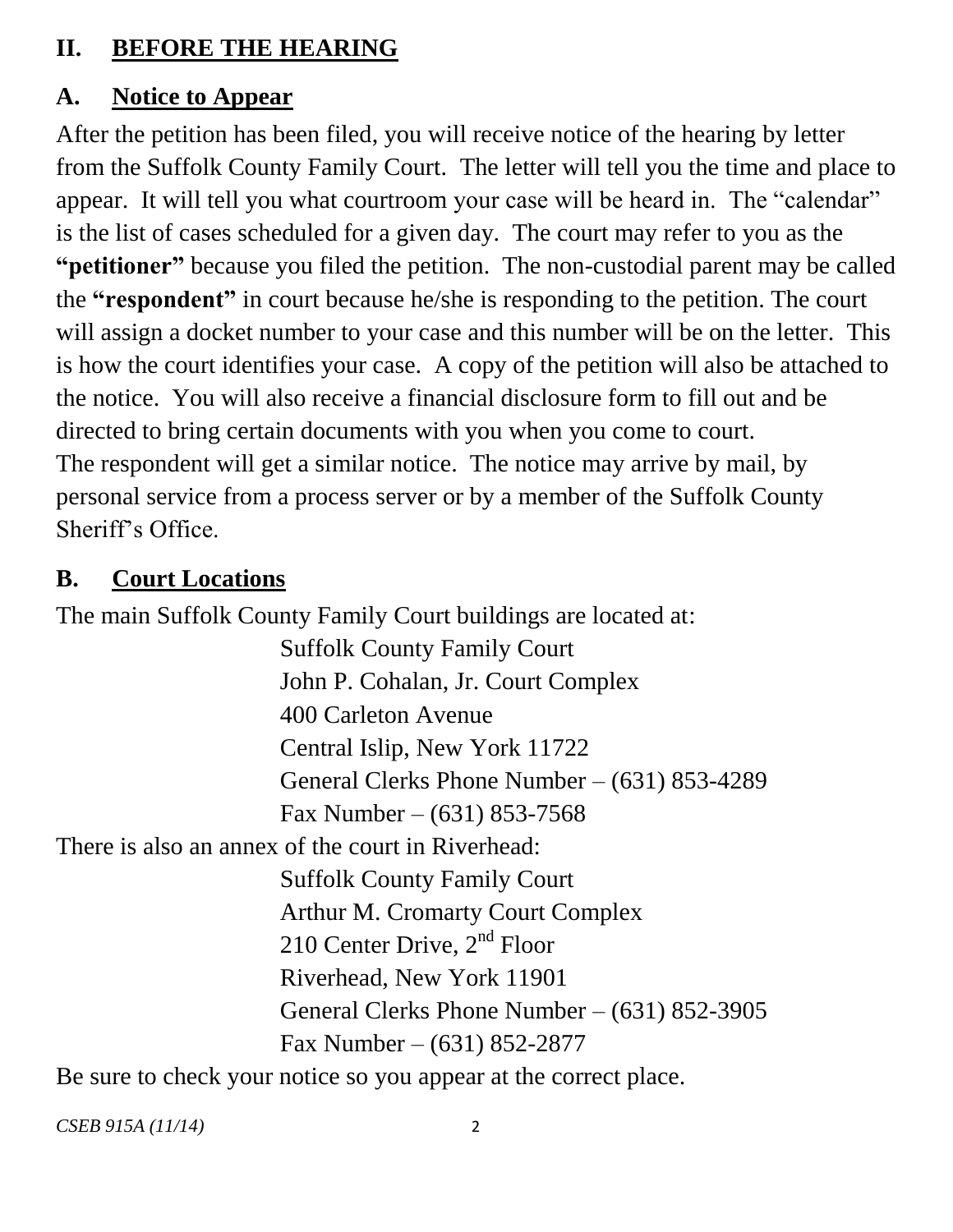**IMPORTANT:** It is your responsibility to appear for each and every court hearing until your case is completed. If you move before the case is completed, you must advise the court in writing of your new address so you will receive notices. You should also advise your CSEB worker any time you change your address.

# **If you are receiving public assistance and you fail to appear at a court hearing, your eligibility to receive assistance will be in jeopardy and you could be sanctioned off of your public assistance case. This will result in a reduction of your benefits.**

If you are not receiving public assistance and you fail to appear at a court hearing on a petition you have filed or has been filed on your behalf, your case can be dismissed and you will have to start all over again.

**If you know in advance** you cannot appear for a scheduled court date, you must notify the court **by letter or by fax** advising them why you cannot appear and requesting a new date. You **must** send a copy of the letter or fax to the respondent and you must say in your letter to the court that you have done so. The court may or may not grant your request. If you do not get notice of the new date in writing, you cannot assume your request has been granted. **The court will not accept** 

## **requests by phone.**

The respondent also has the right to make a request for a new date and has to follow the same procedure as you.

The person requesting the change is obligated to let the other party know so they have advance notice. If the other side does not get the notice, the court may not grant the request.

**PLEASE REMEMBER**, if you don't have official notice that the case has been adjourned, it **has not** been adjourned.

# <span id="page-4-0"></span>**C. Prior to the Court Day**

- **Make sure you have completed your Financial Disclosure Affidavit (make sure your signature is notarized).**
- Make sure all of your other documents to bring to court are in order (e.g. representative pay stub(s), federal and state tax returns, W-2 forms etc.)

*CSEB 915A (11/14)* 3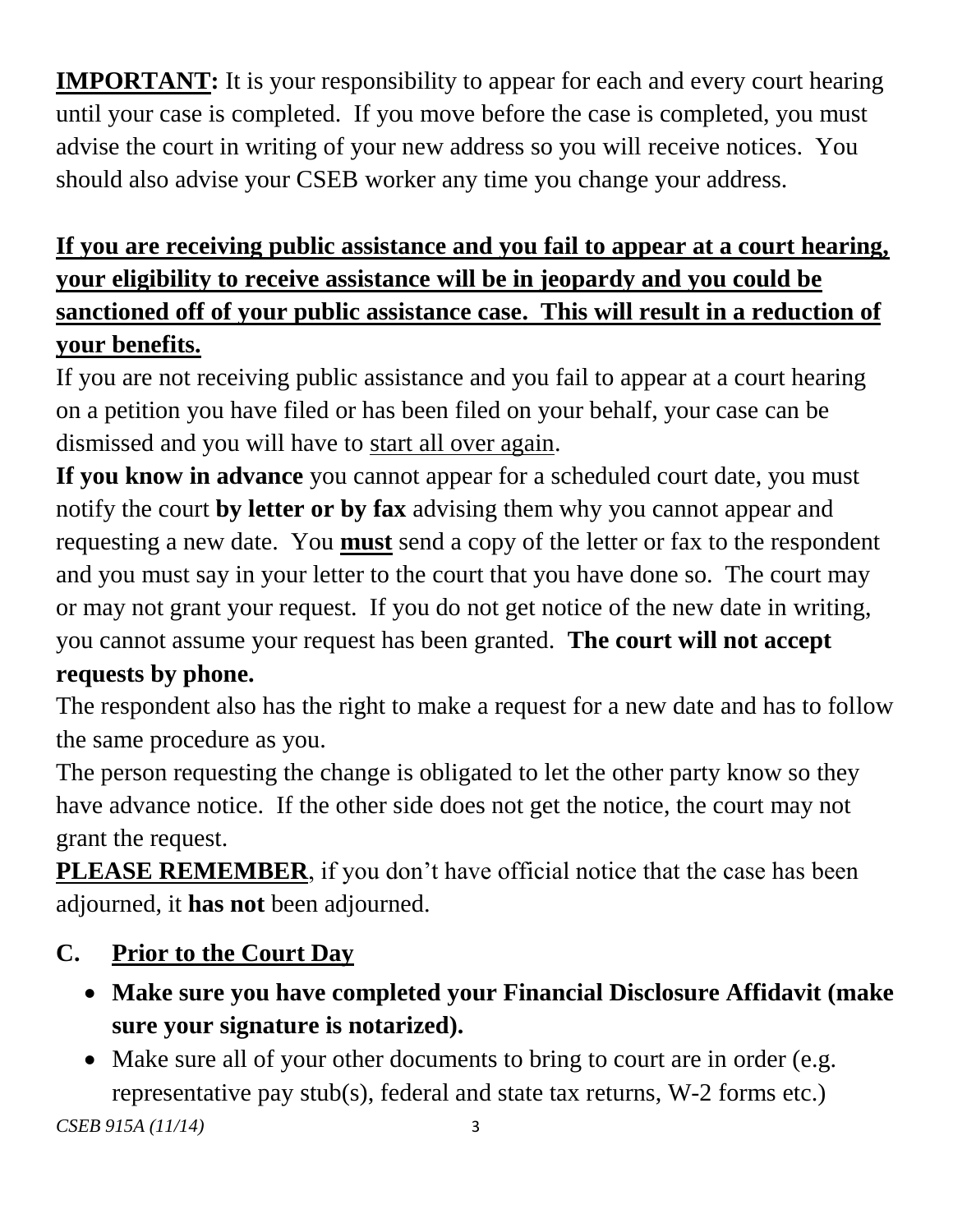#### <span id="page-5-0"></span>**D. On the Court Day**

- **Please make sure you bring all appropriate documents with you (e.g. completed/notarized Financial Disclosure Affidavit, representative pay stub(s), federal and state tax returns, W-2 forms, etc.)**
- **Please be prompt. Your notice will tell you the time to appear – you should aim for 15 minutes before the scheduled time.**
- **Please bring the notice with you when you come to court.**
- **Please bring identification. Photo ID is preferable.**
- When you arrive at court you will go through a security desk and a metal detector. Have a seat in the waiting room and a uniformed court officer will check you in by calling your name or calendar part. **The calendar part number will be on your notice.**
- Cases are not necessarily called before the support magistrate or judge in the order they appear on the calendar or in the order in which you check in.
- Unless the court specifically requests you to bring your child with you, it is advisable not to bring young children to court with you. If you must bring your child, there is a nursery at the Family Court located in the Cohalan Court Complex in Central Islip that can provide for children over one year old and walking on their own. There is no nursery at the Riverhead location of the Family Court.
- Plan ahead. It is suggested that you make arrangements for your children who are in school so they have somewhere to go or someone to pick them up after school in the event you are delayed at court. Even though you may have to report to court in the morning, there are many factors that may require you to stay in court for a longer period of time than you expect.
- The Family Court Building in Central Islip does **not** have a lunch room for the public and you will not be allowed to bring food or drink into the court. There is a cafeteria which also has vending machines in the other court buildings (District Court and Federal Court) and there is a food truck on premises all day. In Riverhead, there is no cafeteria or lunch room, vending machines or food truck.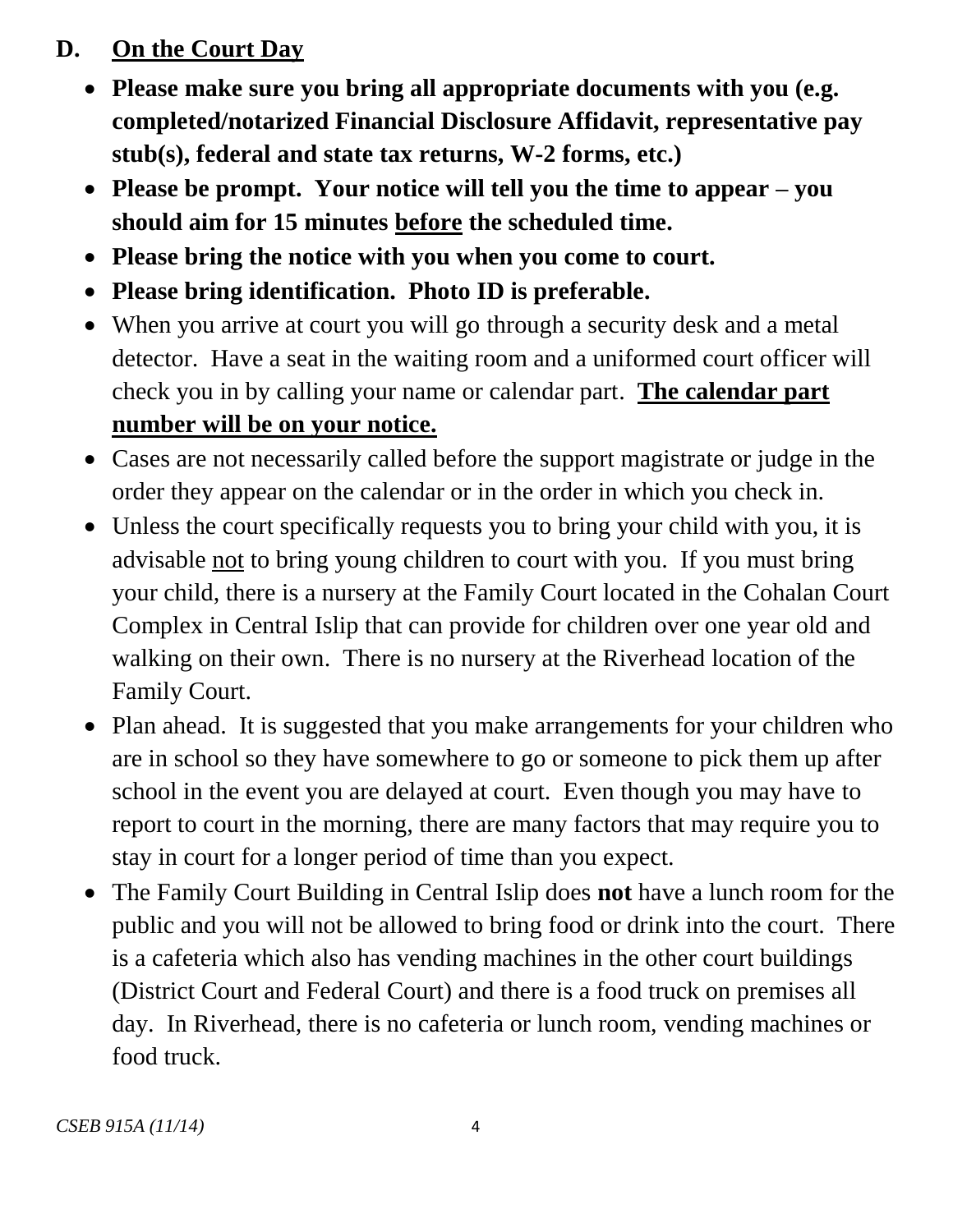If any issues arise in the waiting room or you are afraid, you can ask the uniformed court officers for assistance.

## <span id="page-6-0"></span>**E. Rules of the Court**

- You cannot chew gum or wear a hat
- You need to speak clearly and loudly so everyone in the room can hear you
- You should not interrupt when other people are talking
- You should not swear or curse
- You should direct all comments or questions to the Support Magistrate, no one else
- If you have any questions, please wait until the Support Magistrate indicates that you may speak.

# <span id="page-6-1"></span>**F. Legal Representation**

If you receive public assistance, an Assistant County Attorney (ACA) will be present at the hearing to represent the interest of DSS/CSEB. As you recall, an application for or receipt of public assistance constitutes an assignment of support rights to DSS. However, the ACA will be attempting to obtain the best support order for your child even though the ACA doesn't officially represent you. If you do not receive public assistance, you can represent yourself without an attorney, you can retain the services of a private attorney or you can apply for legal services through CSEB. You should discuss this with your CSEB worker when you sign the petition. The decision is yours to make.

# <span id="page-6-2"></span>**G. Adjournments**

An adjournment is a continuance of the court case at a later time/date. Adjournments can be granted by the court for a variety of reasons. How long it takes from the first hearing to the issuance of an order may cause stress but you must try to be patient and not give up. It is important that you appear at all hearings where you have been directed to do so. If your case has been adjourned and you didn't get a notice, you should check with the court clerk to make sure they have your correct address on file.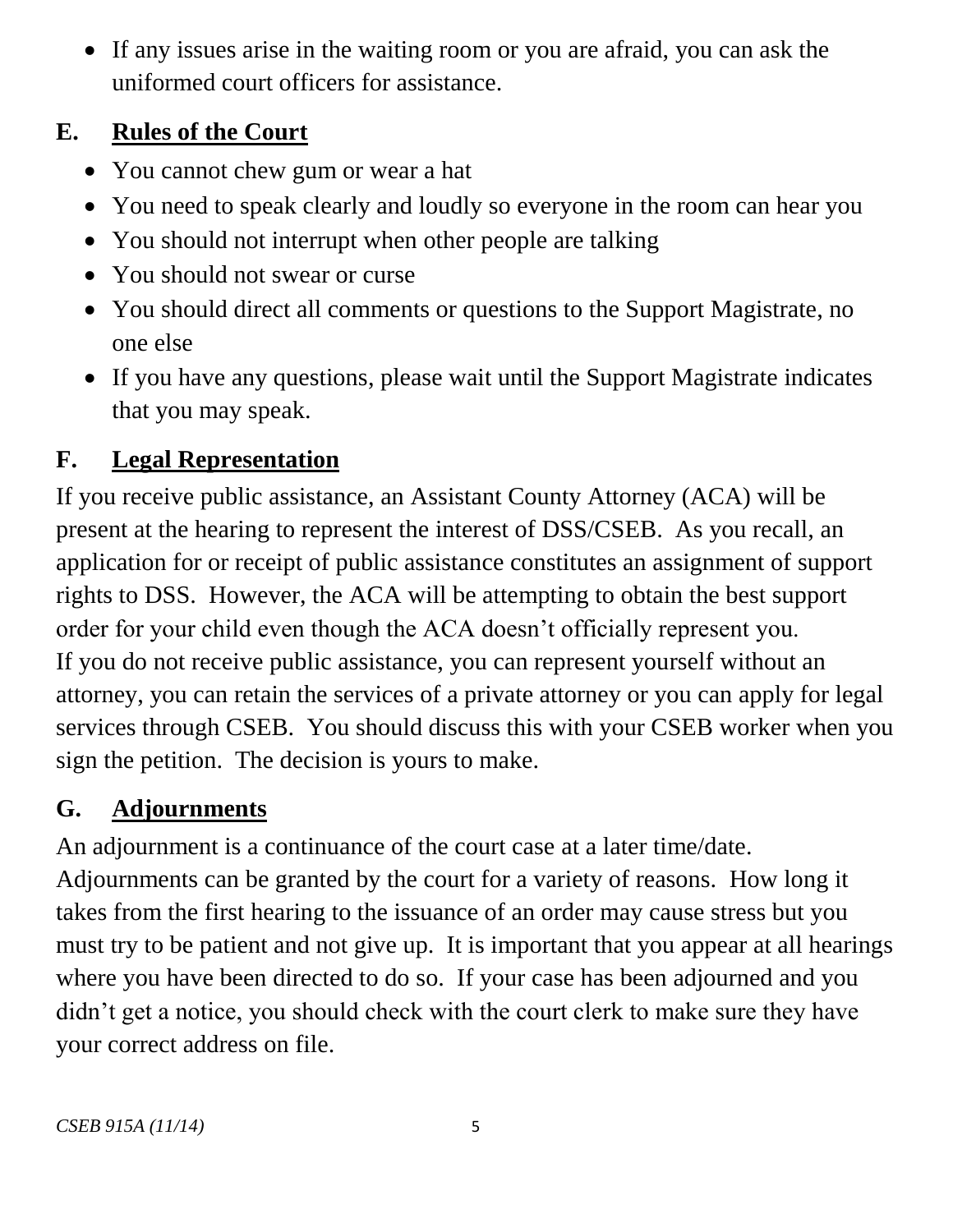#### <span id="page-7-0"></span>**III. DURING THE HEARING**

# <span id="page-7-1"></span>**A. The Paternity Hearing**

At the **paternity hearing**, a **support magistrate** will explain the putative father's rights and give him the chance to admit paternity. If he admits he is the child's father, an **order of filiation** will be issued. The court may then determine support. An order of filiation is the legal document which states he is the child's father. The support order will require that he pay a specific amount for child support. If the putative father does not admit paternity or is not sure, the support magistrate will advise him of his right to be represented by an attorney and to request genetic marker tests to help determine paternity. Either party can request **genetic marker tests**. If granted, they will help to determine paternity. If either the mother or the putative father is unsure of the child's paternity, these tests will help eliminate doubt. If not requested, the parties may be referred to a judge.

### <span id="page-7-2"></span>**B. Genetic Marker Tests**

Genetic marker tests involve three parties: the mother, the child, and the putative father. Genetic marker tests identify the genetic characteristics of the parties. They can tell which characteristics the child shares with the mother. They can also tell which characteristics, if any, the child shares with the putative father since any genetic characteristics the child didn't get from the mother, must come from the father. These tests can determine the likelihood the man is the child's father. If he is not the father, the test results may prove it.

## <span id="page-7-3"></span>**C. The Fact-Finding Hearing**

When the genetic test results are completed, the parties are called in front of the support magistrate. If the putative father still denies paternity, the case may be referred to a judge. A hearing will be conducted in which the results of the genetic marker tests and other evidence will be considered along with the testimony of the parties before a decision is made.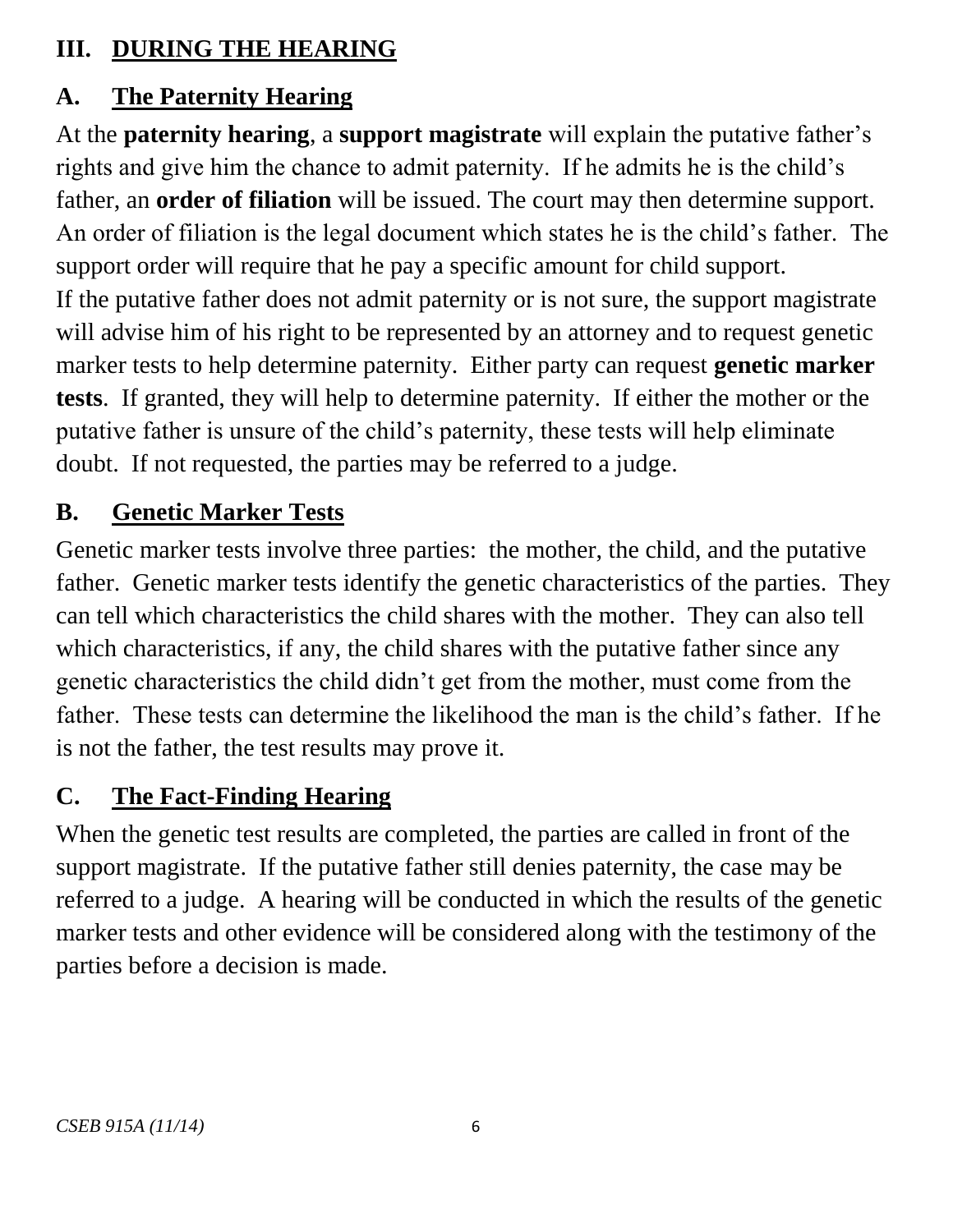### <span id="page-8-0"></span>**D. Outcome of the Paternity Hearing**

If the court says the putative father is the child's father, an **order of filiation** is issued. Then, support will be addressed, which may not result in an order at this time. Sometimes, if the income information isn't available, another hearing is scheduled to examine both parents' financial resources. A new support order may be issued after that hearing. The support order requires the child's father to start making child support payments to the **Support Collection Unit** (SCU). If an order of filiation is issued, the father has the right to pursue custody or visitation with the child. However, custody and visitation are different from child support and require a separate petition. The support magistrate cannot determine the issues of custody or visitation. Custody and visitation petitions are heard by a judge or referee.

If the court says the putative father is not the child's father, the case against him is dismissed. You should contact your CSEB worker if this happens to discuss next steps going forward.

### <span id="page-8-1"></span>**E. The Support Petition**

If legal paternity is not an issue, the CSEB worker will have prepared and filed a **support petition** with the Family Court. The support petition asks the court to make a decision regarding support for your child(ren). The petition requests that the court apply the child support guidelines provided in New York State law to determine how much the non-custodial parent will have to pay. It also requests medical support, if it is available to the non-custodial parent. Medical support can be medical, dental, optical, or prescription drug services or a medical insurance plan for the child. These benefits may be available through the non-custodial parent's employer. The court will order the non-custodial parent to enroll the child(ren) in the plan of medical benefits for your child(ren).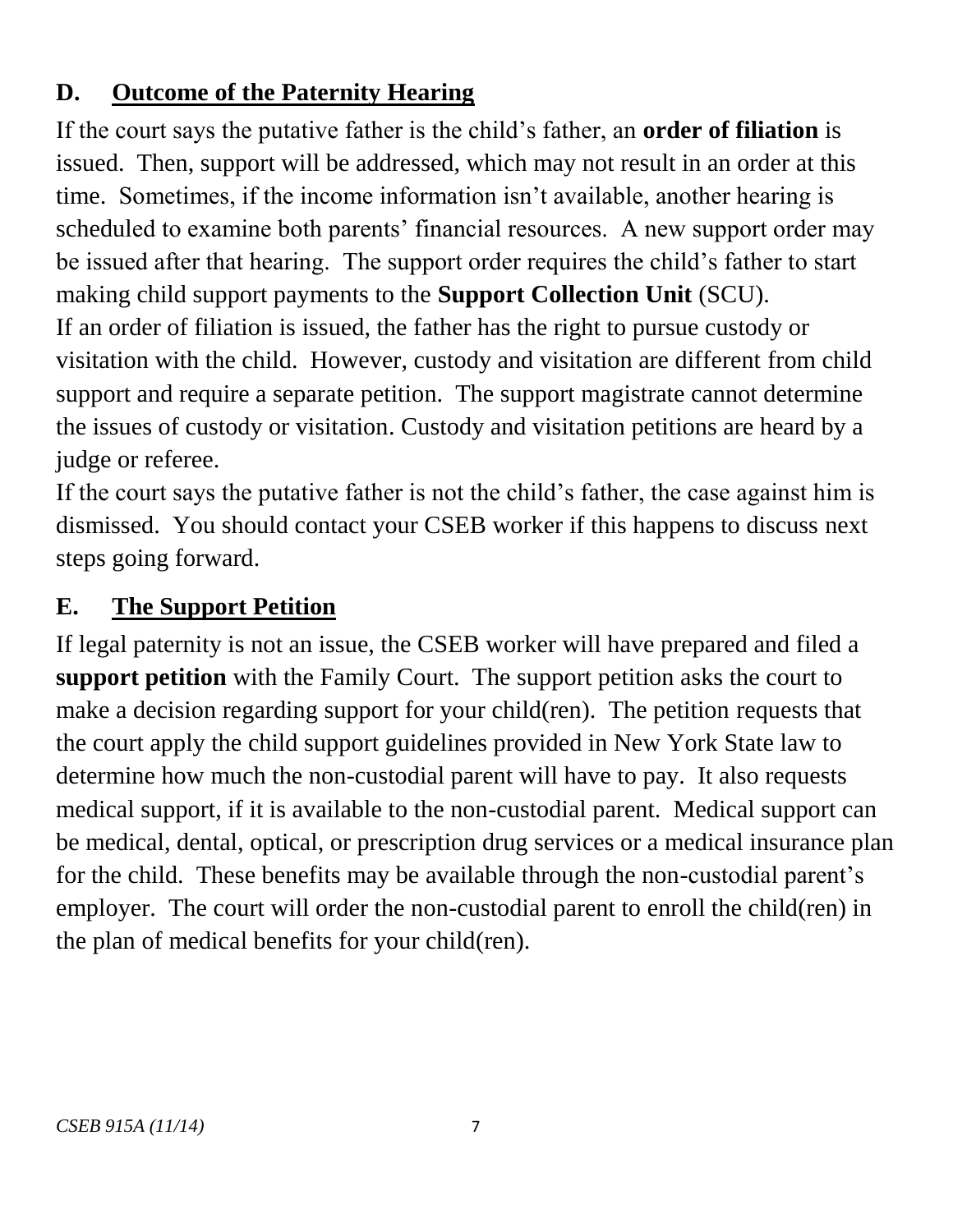#### <span id="page-9-0"></span>**F. How Much Support?**

When you go to court for a support hearing, the support magistrate or judge will use guidelines in New York State law to determine how much child support the noncustodial parent should pay. The law is called the Child Support Standards Act (CSSA).

The NYS CSSA, passed in 1989, emphasizes the important role that full financial support plays in a child's opportunity to prosper in our society. It also recognizes that a support amount should be enough to support the child while being fair to both parents.

## <span id="page-9-1"></span>**G. Basic Support**

The CSSA requires the non-custodial parent to pay a basic support amount. This amount is based on a percentage of the parent's adjusted gross income, plus an additional amount for:

- Child care expenses
- Future health care expenses not covered by insurance
- A court-determined amount for present and future educational expenses.

Child Care and Health Care expenses are shared (pro-rated) between the parents according to how much each earns. Educational expenses may also be included by court but they are discretionary.

The court will make the final decision on how much the non-custodial parent is to pay in total child support. This amount becomes the non-custodial parent's **support obligation.** This is a minimum amount. The court may order more support. The basic support amount for:

| One child is:      | 17% of adjusted gross income |
|--------------------|------------------------------|
| Two children is:   | 25% of adjusted gross income |
| Three children is: | 29% of adjusted gross income |
| Four children is:  | 31% of adjusted gross income |

Five or more children is: at least 35% of adjusted gross income You can access the CSSA Chart online at: [www.childsupport.ny.gov.](http://www.childsupport.ny.gov/)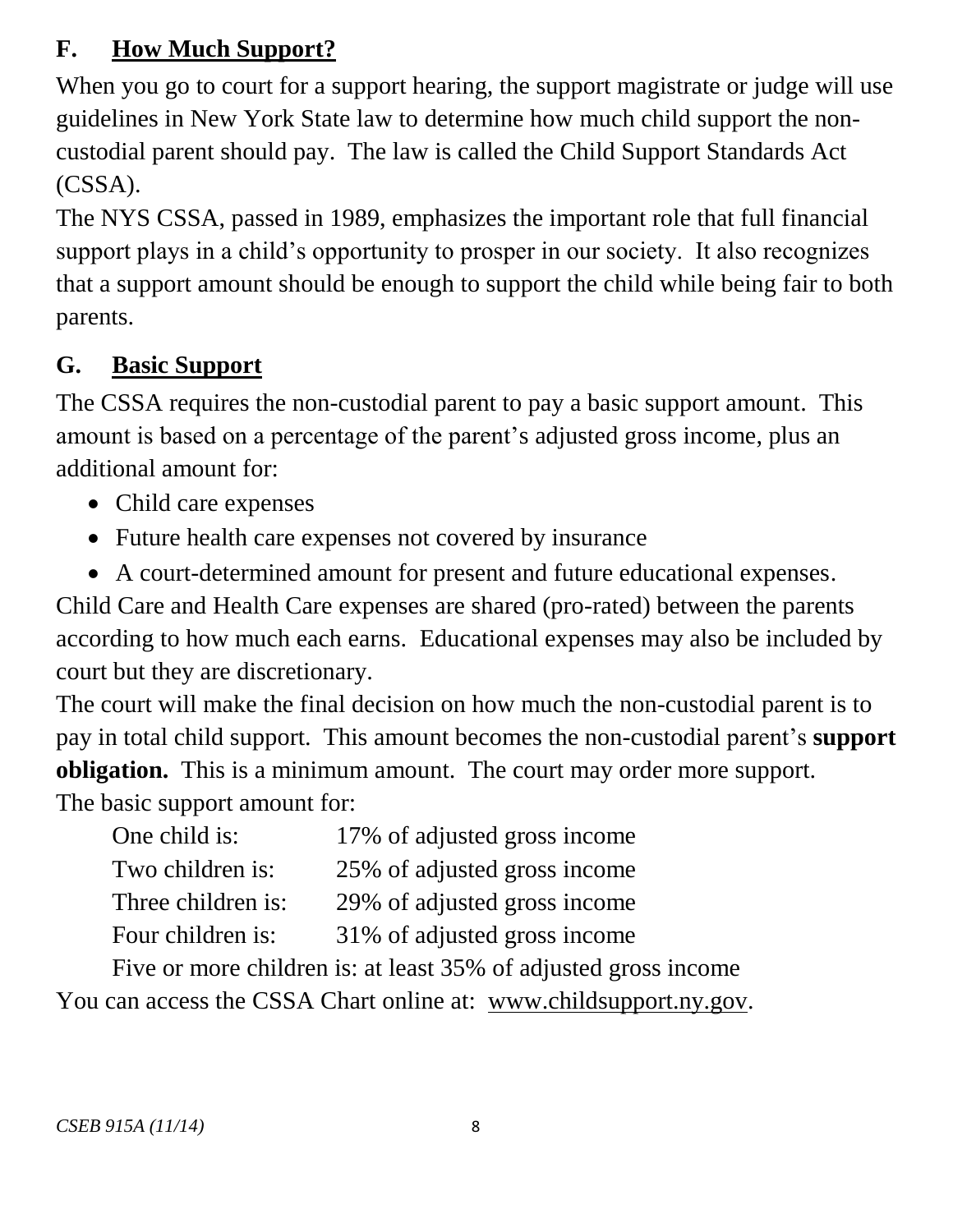## <span id="page-10-0"></span>**H. Medical Support**

The court must also require the non-custodial parent to provide health care coverage for your child if it is available through his/her employer or organization.

## <span id="page-10-1"></span>**I. The Support Hearing**

At the support hearing, a **support magistrate** or judge will review the petition and explain the non-custodial parent's rights.

If both parties are not prepared with all of their financial information, the court must issue an order of temporary support and reschedule the **hearing.**

When the case is heard, both the custodial and non-custodial parents will testify regarding their own finances and the availability of health care coverage for the child(ren). Tax returns, pay stubs, bills for child care, medical, and educational expenses are examined by the court. Typically, the support magistrate will reach a decision and issue a child support order calculated according to the CSSA and based on the testimony and documentation provided.

Sometimes the court is not satisfied with the financial information presented at the hearing. In that case the court may:

- issue an order of temporary support and schedule another hearing
- issue a **default order**, based on whatever was requested in the petition. A default order is just like a regular support order. It is issued when the noncustodial parent doesn't come to the hearing after having received legally required notice.

If you are receiving child support services or if you or your child(ren) receive public assistance, when the court issues your **support order** it will require the **noncustodial parent** to make support payments to the Support Collection Unit (SCU). The SCU is a separate part of the Child Support Enforcement Program whose purpose is to collect, monitor, and disburse support payments.

# <span id="page-10-2"></span>**J. Collection of Support Payments**

When CSEB receives a copy of your support order from the court, a computerized account will be set up for you in the SCU. The SCU will send regular bills for child support to the non-custodial parent and receive the payments.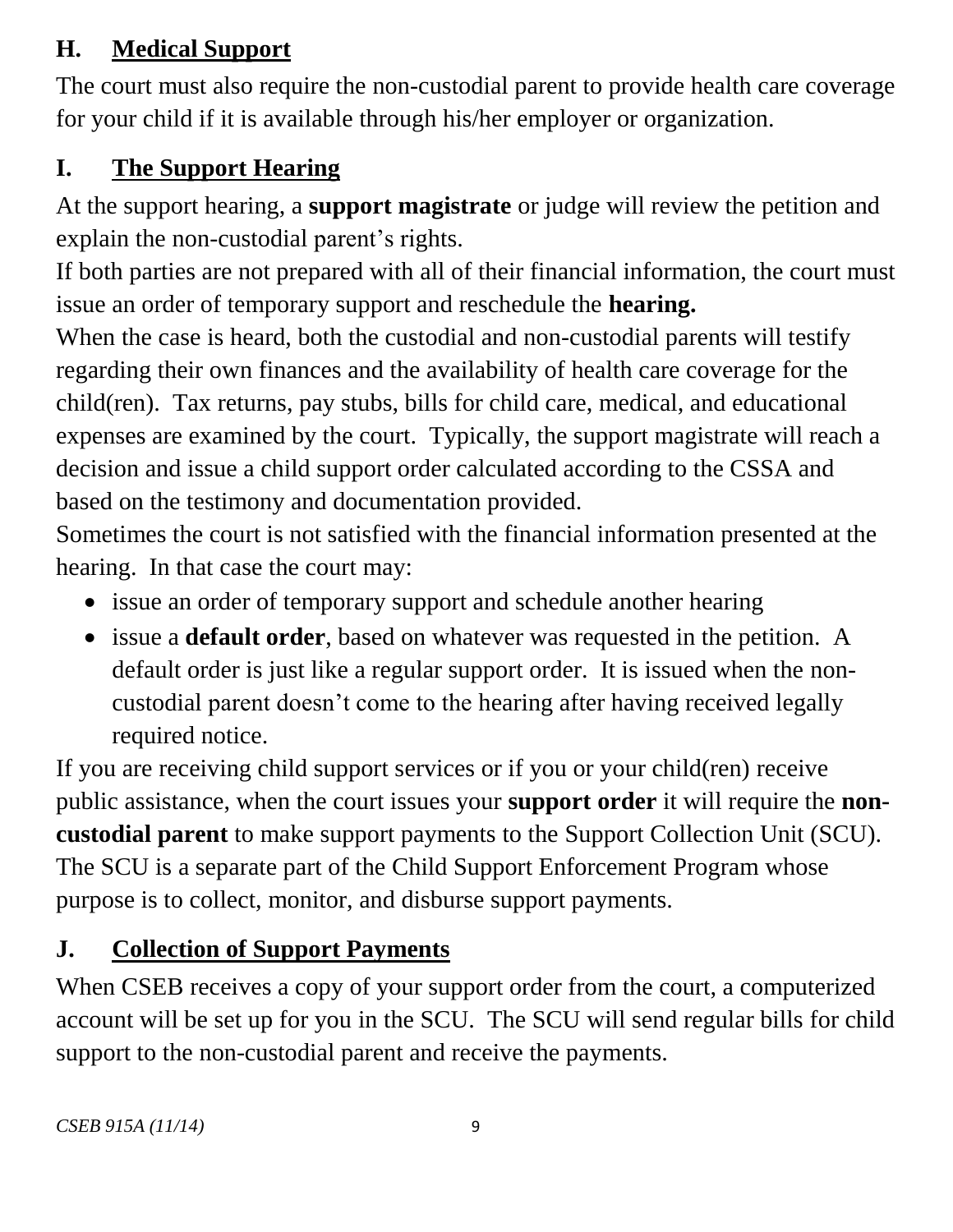#### <span id="page-11-0"></span>**K. Annual Service Fee**

If the custodial parent is receiving child support services and has never received assistance through the Temporary Assistance for Needy Families (TANF) program, in New York State or any other state and child support is being paid to the family, an annual service fee of \$25.00 will be imposed if more than \$500.00 of support is collected during the federal fiscal year (October 1 – September 30). When \$500.00 of support has been collected, the Support Collection Unit will automatically withhold the next \$25 received during the federal fiscal year to pay the fee. If the custodial parent has accounts with more than one non-custodial parent and both non-custodial parents have paid in excess of \$500, separate \$25 fees will be imposed for each account. Applicants/recipients do not have to pay the \$25 fee for child support services received in regard to Medicaid or Safety Net Assistance, or for services provided for children placed in foster care, where child support is not paid to the family.

#### <span id="page-11-1"></span>**L. Income Withholding**

Income withholding is the process by which the non-custodial parent's employer is required to deduct the support payments from the non-custodial parent's paycheck and send them to the SCU. Almost all court orders issued after November 1, 1990 are paid by immediate income withholding. Although some non-custodial parents make their own payments by mail, most of the child support collected by the SCU is collected by **income withholding.** For the custodial parent, immediate income withholding can mean more reliable support payments. The payments are deducted from the non-custodial parent's paycheck like any other payroll deduction. Collection of your support payments by the SCU is one of the many advantages to receiving child support services from the CSEB program. For the **custodial parent** it means not having to worry about keeping track of payments or making sure they are made in full and on time. It can help make paying support a routine part of the non-custodial parent's life, just like paying any other bill.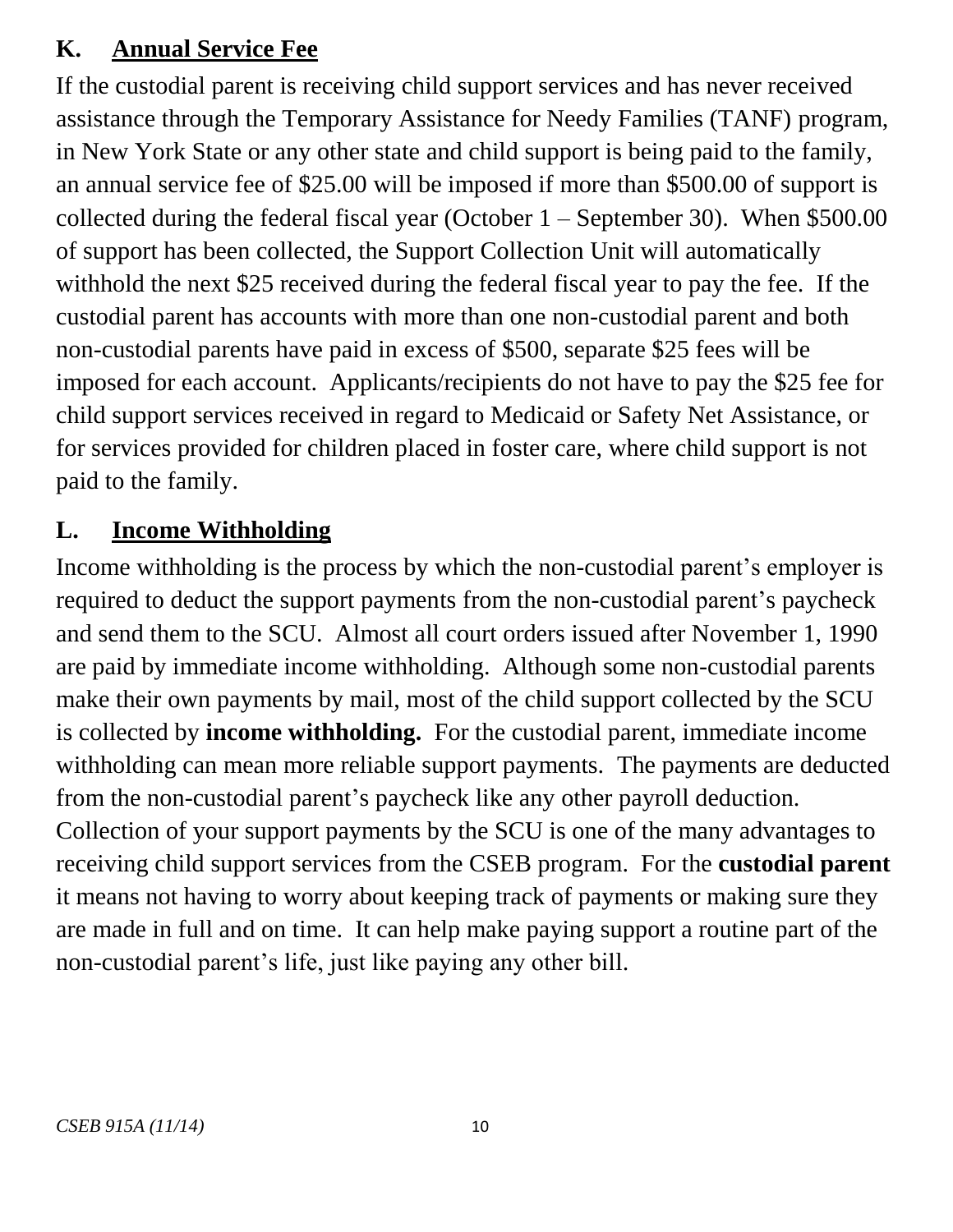## <span id="page-12-0"></span>**IV. AFTER THE HEARING**

## <span id="page-12-1"></span>**A. After Court Interview**

After the court enters your support order, you will be asked to remain at court for a few minutes to speak with a DSS/CSEB court liaison worker. The worker will make sure you understand what happened in court and will tell you how to contact the CSEB/SCU, if necessary.

# <span id="page-12-2"></span>**B. Monitoring Support Payments**

The CSEB enforcement worker will monitor the computerized account record of the payments made to your account. If the non-custodial parent stops paying, misses payments, or pays late, the computer will automatically identify your case for enforcement. This worker will take appropriate action.

# <span id="page-12-3"></span>**C. NYS Child Support HelpLine**

Individuals can get up-to-date information on support payments collected on their account by calling the NYS Child Support HelpLine @ 1-888-208-4485. You will need your PIN # to be able to access information about your case.

# <span id="page-12-4"></span>**D. Website Addresses**

You may also obtain child support information online at the following websites: NYS Child Support: [www.childsupport.ny.gov](http://www.childsupport.ny.gov/). You will need your PIN # to access information on your case.

Suffolk County DSS/CSEB:

[www.suffolkcountyny.gov/Departments/SocialServices/ChildSupportEnforcementBureau.aspx](http://www.suffolkcountyny.gov/Departments/SocialServices/ChildSupportEnforcementBureau.aspx)

# <span id="page-12-5"></span>**E. Disbursement of Child Support Payments**

The payments made to the Support Collection Unit (SCU) are meant to support your child(ren). If you are not receiving public assistance, the SCU will send the payments to you as promptly as they are received. If you receive public assistance, the support collected from the non-custodial parent goes to reimburse DSS for the cost of public assistance. However, when you are able to close your public assistance case, the SCU will be automatically notified and the support paid will then be sent to you by the SCU.

*CSEB 915A (11/14)* 11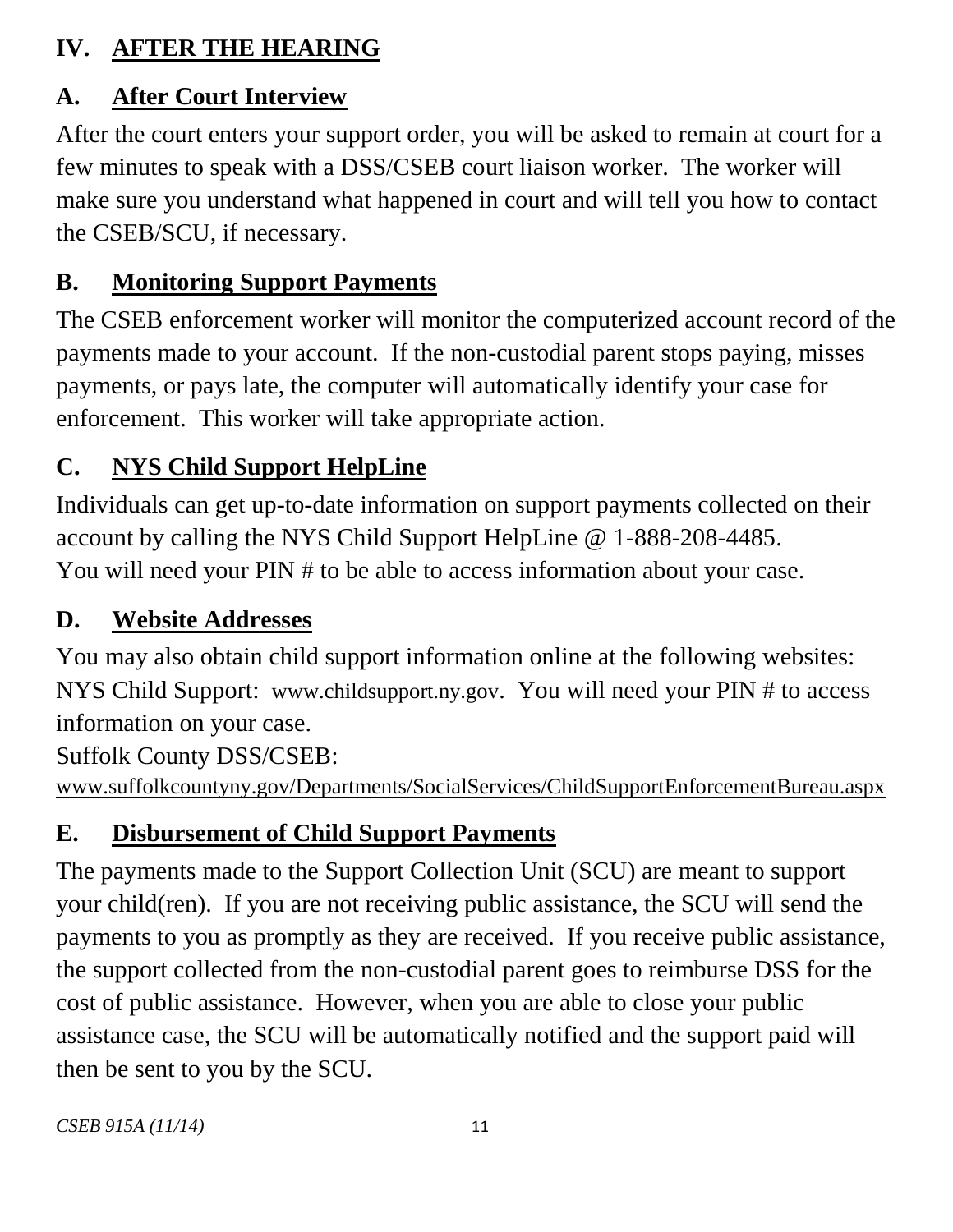## <span id="page-13-0"></span>**F. How to Contact the Enforcement Section**

Once the court has entered an order of support payable through the Suffolk SCU, your case will be assigned to the Enforcement Section of CSEB. If you have a question on your case, you must call the NYS Child Support HelpLine @ 1-888- 208-4485. Follow the instructions and if your question cannot be answered by one of the automated messages, you will be able to reach a worker in the HelpLine Unit. You can get through to a Child Support HelpLine worker between the hours of 8:00AM – 7:00PM, Monday through Friday.

Local office interviews are held between 8:00AM and 3:00PM, Monday, Tuesday, Thursday and Friday.